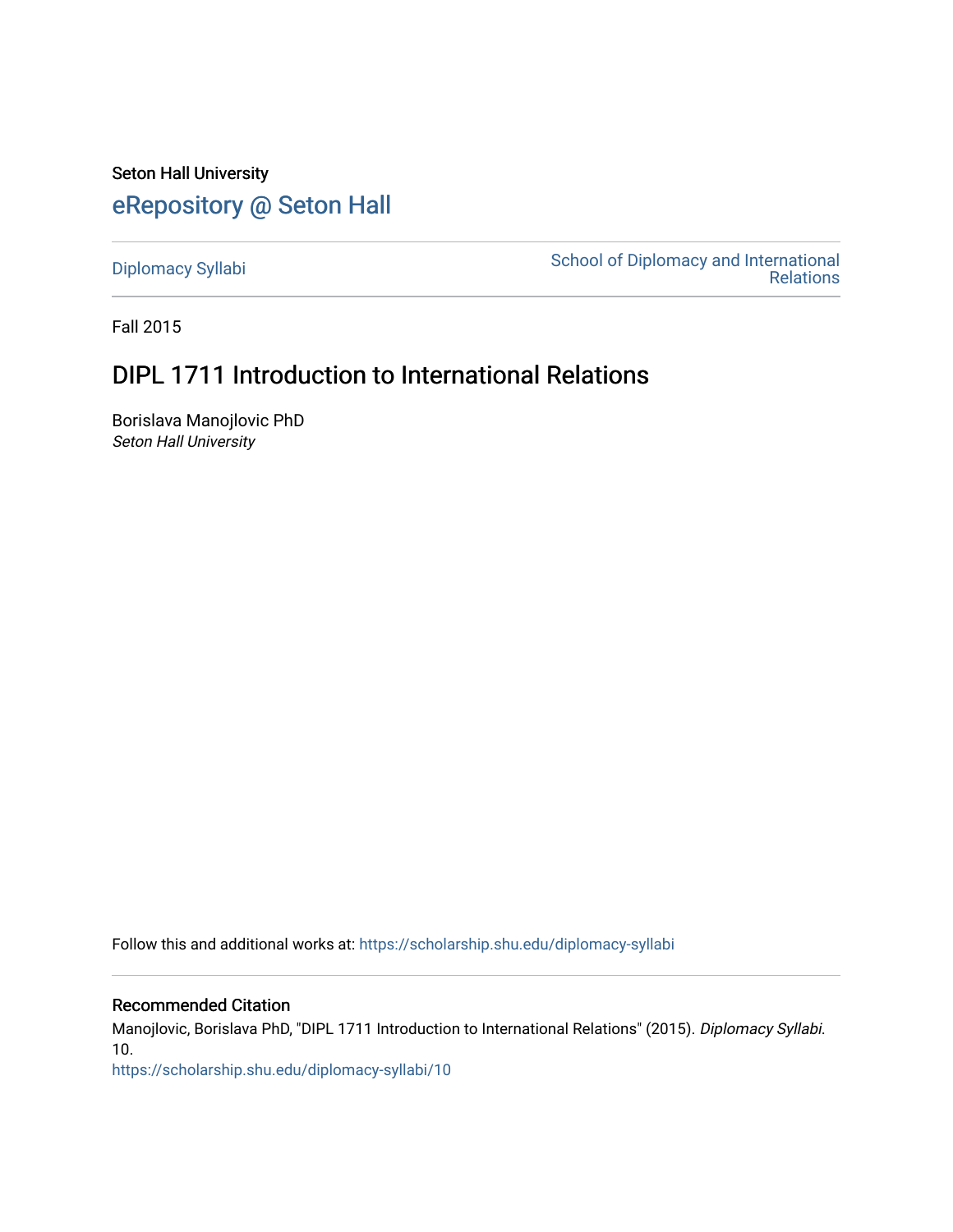# **Course Syllabus: Introduction to International Relations (DIPL 1711) School of Diplomacy and International Relations Seton Hall University Time: Thursday, 11:00 AM – 1:30 PM Location: DH 80**

Instructor: Borislava Manojlovic, PhD Email: borislavam@gmail.com Phone: 571 406 9099 Office Hours: By appointment

# **I. Course Introduction and Objectives<sup>1</sup>**

This course is an introduction to the field of International Relations –its basic concepts, theories and central concerns such as war and peace, conflict and cooperation, poverty and prosperity. The course will provide you with an understanding of the basic concepts in the field, including power, interdependence, sovereignty and globalization. We will examine different levels of analysis that structure this inquiry, and learn the different ways in which scholars of global politics explain evolution and functioning of the international system. The course will focus on the nation-state, historically the primary actor in IR, as well as examine the growing role of non-state actors, including non-governmental and international organizations as well as social movements. Students will develop a basic understanding of different theoretical approaches and utilize these lenses to explain international events, applying this knowledge to explain and understand the relations of different actors in the international system. As a course designed to meet the Oral Communication Proficiency, students will also be expected to demonstrate and hone oral and written communications skills.

Learning Outcomes:

- 1. Familiarity with the basic concepts, theories and perspectives of IR to understand and analyze world events of your time
- 2. A foundation from which to critically think about, analyze and relate current issues to contemporary IR
- 3. Application of theoretical concepts and theories in analyzing real-life cases.

# **II. Course Requirements**

# **Required Texts:**

 $\overline{a}$ 

- 1. Jackson, Robert H, and Georg Sørensen. 2010. *Introduction to International Relations: Theories and Approaches*. New York: Oxford University Press.
- 2. Nye, Joseph S. 2009. *Understanding International Conflicts: An Introduction to Theory and History*. New York: Pearson Longman.
- 3. Other readings may be assigned throughout the semester and they will be made available on blackboard so you avoid incurring the additional expense of purchasing a reader.
- ⚫ **Attendance and Participation: (10 points)** Attendance is extremely important because the

The instructor reserves the right to change, add, or delete material or otherwise alter this document as she deems fit.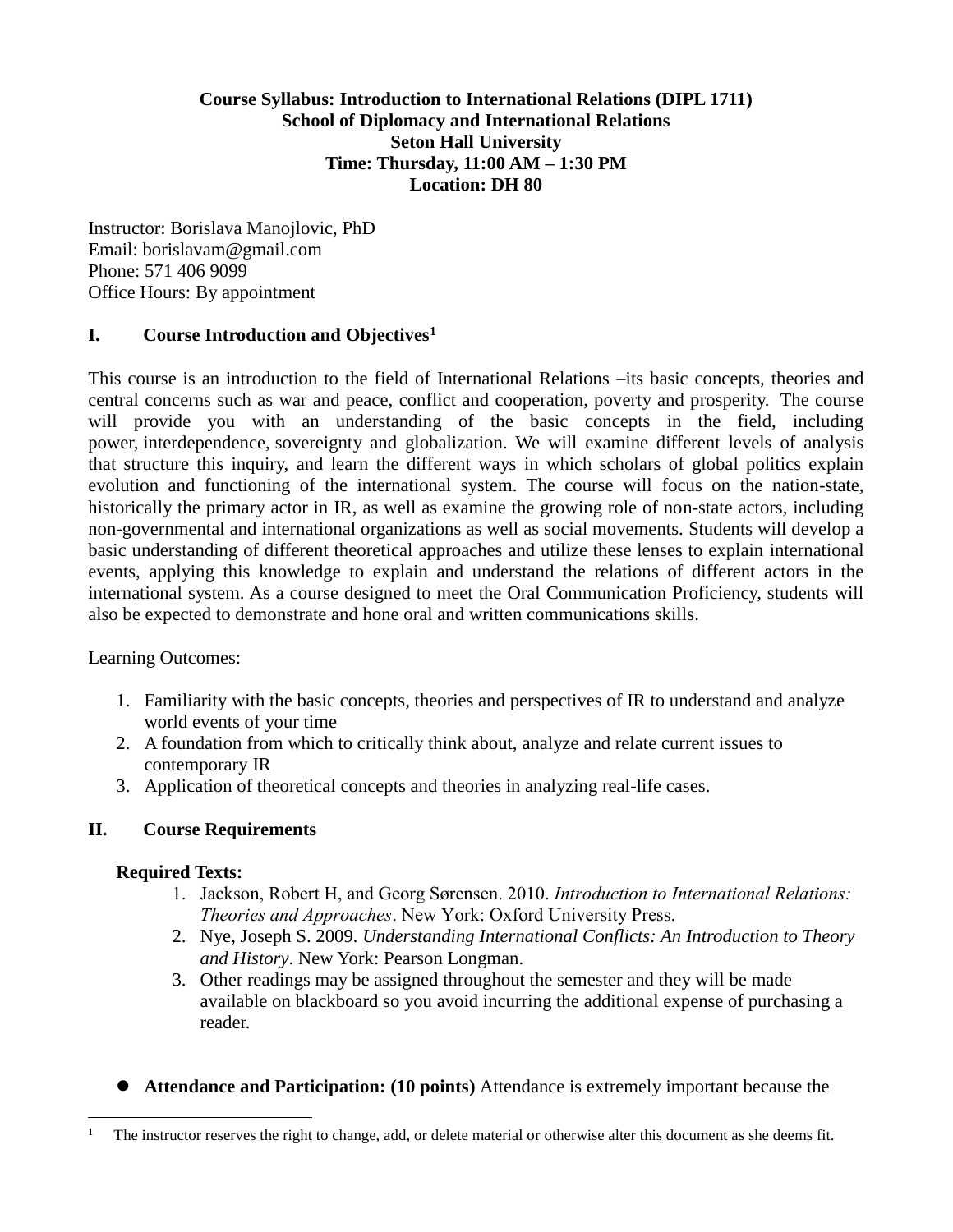course will be interactive in nature. Participation in the class discussions is critical to student learning and to exhibit that the required material is being read. Students should read and reflect on the readings ahead of time in order for class sessions to have the most value. Students can also participate by asking questions, circulating emails, organizing study groups, exchanging writing or introducing new ideas and resources. Excessive absences may result in a failing grade.

⚫ **Student debates (10 points):** During debates, you will have the opportunity to discuss and debate controversial issues in international relations, that is, issues on which there is disagreement, and reasonable, strong arguments can be made on both sides. The topics of debates will be distributed in class.

The debates will be run using a panel format, with two or three class members adopting the pro (yes) side of an issue and two or three others, the con (no) side. Panel members on both sides will present arguments on their respective sides. Following the arguments, the discussion will be opened up for questions, comments, and criticisms from the general class. Each student will participate on a panel for one issue, selected at random at the beginning of the term. Each student on the pro and con side will present his/her arguments for 10 minutes (30 min for each team) followed by the Q  $\&$  A from the class. To prepare your debate, you can use readings provided on the Blackboard or in textbooks, but you are also encouraged to conduct a research and find additional sources that can support your arguments.

- ⚫ **Debate paper (5 points): on the day of the debate,** each panelist must also provide the instructor with a short paper (maximum two pages, 12 point font, Times New Roman, double spaced) on your preparation and research for the debate. The paper will be collected at the beginning of class. The paper should address the following:
	- 1. A summation of your position stand in the debate and the reasons for your stance
	- 2. A description of the distribution of work within the group (who did what).
	- 3. What you liked about the assignment and what difficulties you had with the assignment
	- 4. A list of references consulted in the preparation for the debate (any reference style can be used, but be consistent). The reference list is not included in the page limit.
- **Group presentation (25 points):** Students in this class will be divided into groups of 4 to 5 people. Each group will conduct a research project to explore the deep sources of a current international conflict of their choice and suggest ways of addressing it. In this project, you should apply concepts and theories from the readings on the case that you have chosen. Each group will submit an outline on the group's findings prior to the presentation (as bullet points or notes, 2- 5 pages, double-spaced) to the instructor and through an oral presentation to the class.
- ⚫ **Midterm and final exams (50 points):** There will be a midterm exam worth 25 points and a final take-home exam worth 25 points. Midterm exam should be 3-6 pages long and the final take home exam should be 7-10 pages long (double-spaced, font 12, Times New Roman font, 1'-margin). For each paper, you will be asked to choose one out of three questions and reflect critically on it using materials covered in the class.
- ⚫ Delays, deferrals, or a grade of "incomplete" for the course will be given only in cases of personal or immediate family crisis. Late papers will receive penalized points.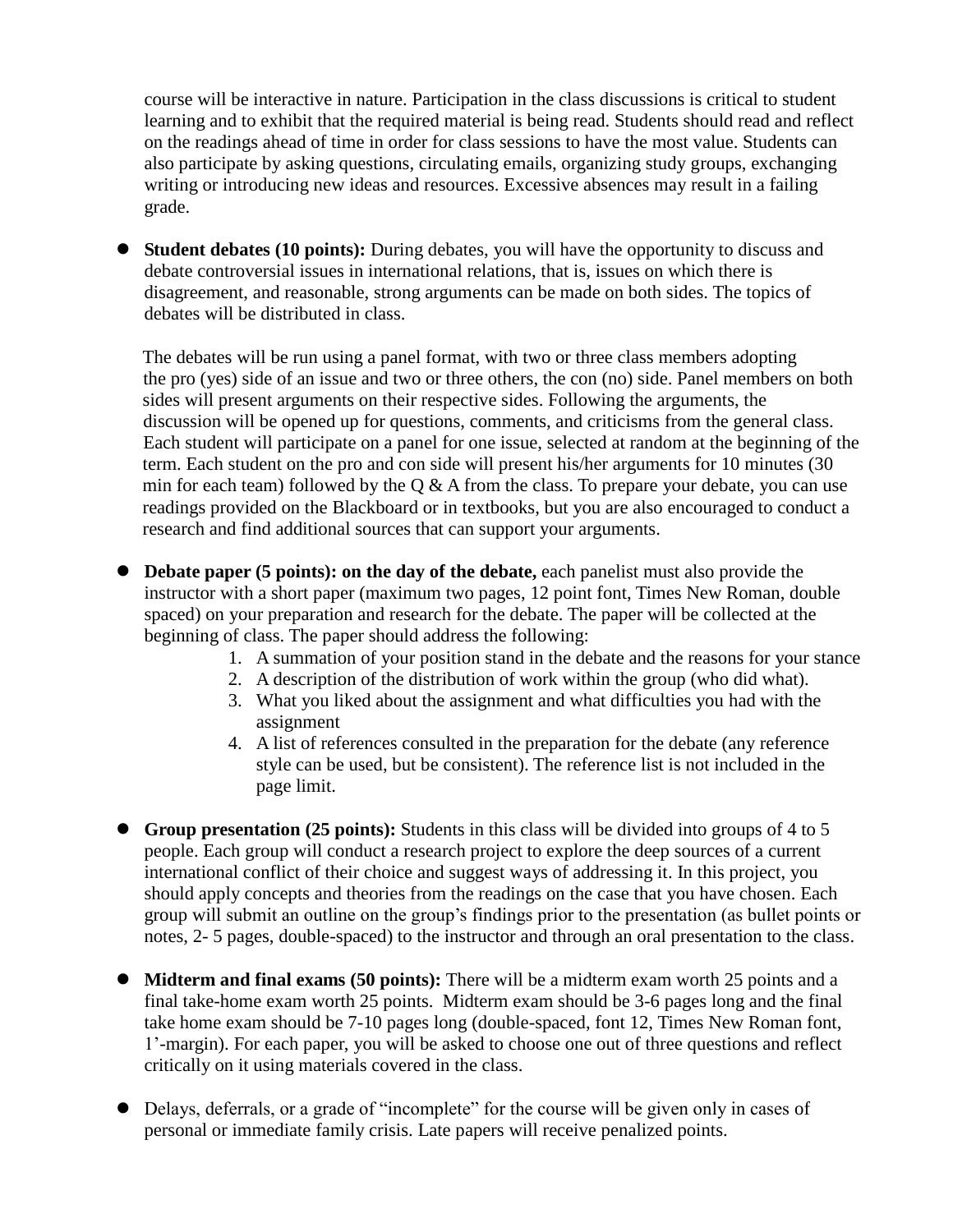#### **Grading Scale**

A 94-100, A- 90-93, B+ 87-89, B 83-86, B- 80-82, C+ 77-79, C 73-76, C- 70-72, D 67-69, F 66 and below

# **III. Academic Integrity**

All students are required to abide by Seton Hall's rules concerning academic integrity, which are discussed in detail in the college catalog. Students are expected to submit their own work, and to give credit when and where credit is due. Any form of cheating -- fraud, copying, submitting another's work, submitting internet papers, plagiarism, etc. -- will result in an "F" for the course.

#### **IV. Disabilities**

It is the policy and practice of Seton Hall University to promote inclusive learning environments. If you have a documented disability you may be eligible for reasonable accommodations in compliance with University policy, the Americans with Disabilities Act, Section 504 of the Rehabilitation Act, and/or the New Jersey Law against Discrimination. Please note, students are not permitted to negotiate accommodations directly with professors. To request accommodations or assistance, please self-identify with the Office for Disability Support Services (DSS), Duffy Hall, Room 67 at the beginning of the semester. For more information or to register for services, contact DSS at (973) 313-6003 or by e-mail at [DSS@shu.edu.](mailto:DSS@shu.edu)

# **V Class Calendar**

Week 1 (3 Sep) Subject: Introductions/Studying IR Sign up for presentation and debates

Week 2 (10 Sep) Subject: Classical Theories Readings*:* Jackson, Robert H, and Georg Sørensen. 2010. *Introduction to International Relations: Theories and Approaches (Chapters 1, 2, 3, 4)* **Debate 1: Liberal vs. realist approach to crisis in Ukraine?**

Week 3 (17 Sep) Subject: International society and the concept of responsibility Readings*:* Jackson, Robert H, and Georg Sørensen. 2010. *Introduction to International Relations: Theories and Approaches (Part 2: Chapter 5)* Hoskins, Te Kawehau, Betsan Martin, and Maria Humphries. 2011. "The Power of Relational Responsibility." <https://jyx.jyu.fi/dspace/handle/123456789/37277> (Blackboard) **Debate 2: Does responsibility to protect justify use of drones?**

Week 4 (24 Sep)

Subject: Constructivism, interdependence and cooperation Readings: Jackson, Robert H, and Georg Sørensen. 2010. *Introduction to International Relations: Theories and Approaches (Part 3: Chapters 8, 9),*  **Debate 3: Is European Union a viable project?**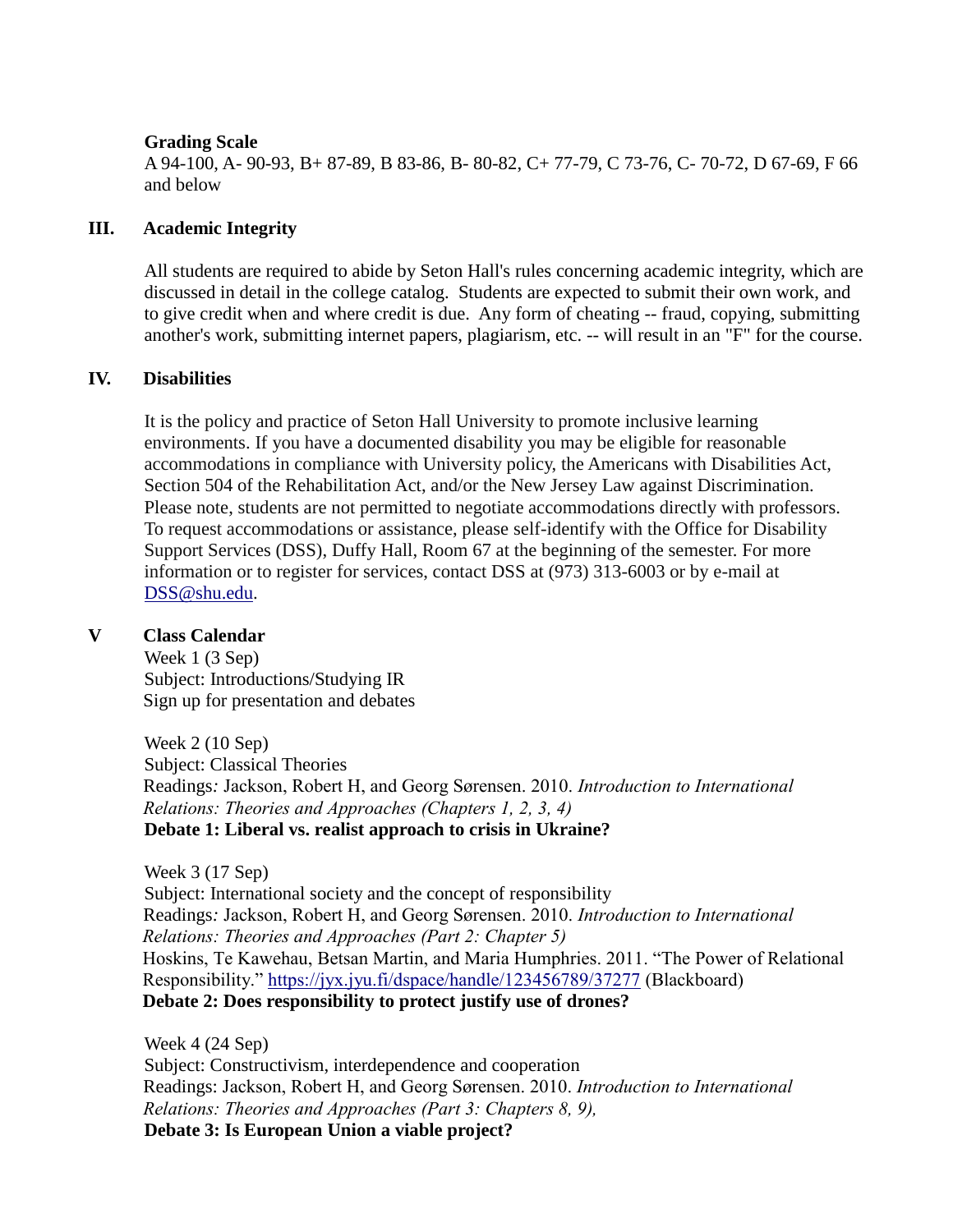Week 5 (1 Oct)

Subject: Intervention, institutions and conflict Readings: Nye, Joseph S. 2009. *Understanding International Conflicts: An Introduction to Theory and History* (Ch. 6; pp. 163-201) Ayub, Fatima, and Sari Kouvo. 2008. "Righting the Course? Humanitarian Intervention, the War on Terror and the Future of Afghanistan." *International Affairs* 84 (4): 641–57.

(Blackboard) http://onlinelibrary.wiley.com/doi/10.1111/j.1468-2346.2008.00730.x/pdf.

# **Debate 4: Is intervention in Afghanistan a success?**

Week 6 (8 Oct)

Subject: Transnational actors

Readings: Nye, Joseph S. 2009. *Understanding International Conflicts: An Introduction to Theory and History* (Ch. 8, pp. 299-308)

Jackson, Robert H, and Georg Sørensen. 2010. *Introduction to International Relations: Theories and Approaches (pp. 278-284)*

Mendick, Tim Ross David Barrett, Colin Freeman in Calais and Robert. 2015. "Calais Crisis: 'This Is a Global Migration Crisis.'" August 1.

http://www.telegraph.co.uk/news/politics/11778497/This-is-a-global-migration-crisis.html. *Debate 5: Are immigrants a burden or an asset for the host societies?* 

Week 7 (15 Oct) **Subject: Midterm exam**

Week 8 (22 Oct)

Subject: Social movements and non-violent struggle

Reading: Chenoweth, Erica, and Maria J. Stephan. 2011. *Why Civil Resistance Works: The Strategic Logic of Nonviolent Conflict*. Columbia University Press. (Ch. 1, 2, 3); Blackboard Sharp, Gene. 2005. Waging Nonviolent Struggle: 20th Century Practice and 21st Century Potential (chapters 1, 3); Blackboard

Film screening: Bringing down a Dictator

*Debate 6: Does non-violent struggle lead to more sustainable peace?*

Week 9 (29 Oct) Subject: International terrorism Readings: Jackson, Robert H, and Georg Sørensen. 2010. *Introduction to International Relations: Theories and Approaches (pp. 278-288),*  Cronin, Audrey Kurth. 2015. "ISIS Is Not a Terrorist Group." *Foreign Affairs* 94 (2): 87–98; (Blackboard) *Debate 7: Is force the best way to fight terrorism?* 

Week 10 (5 Nov) Subject: A new world order? Reading: Nye, Joseph S. 2009. *Understanding International Conflicts: An Introduction to Theory and History* (Ch. 9; pp. 256-288), Jackson, Robert H, and Georg Sørensen. 2010. *Introduction to International Relations: Theories and Approaches (pp. 293-301),*